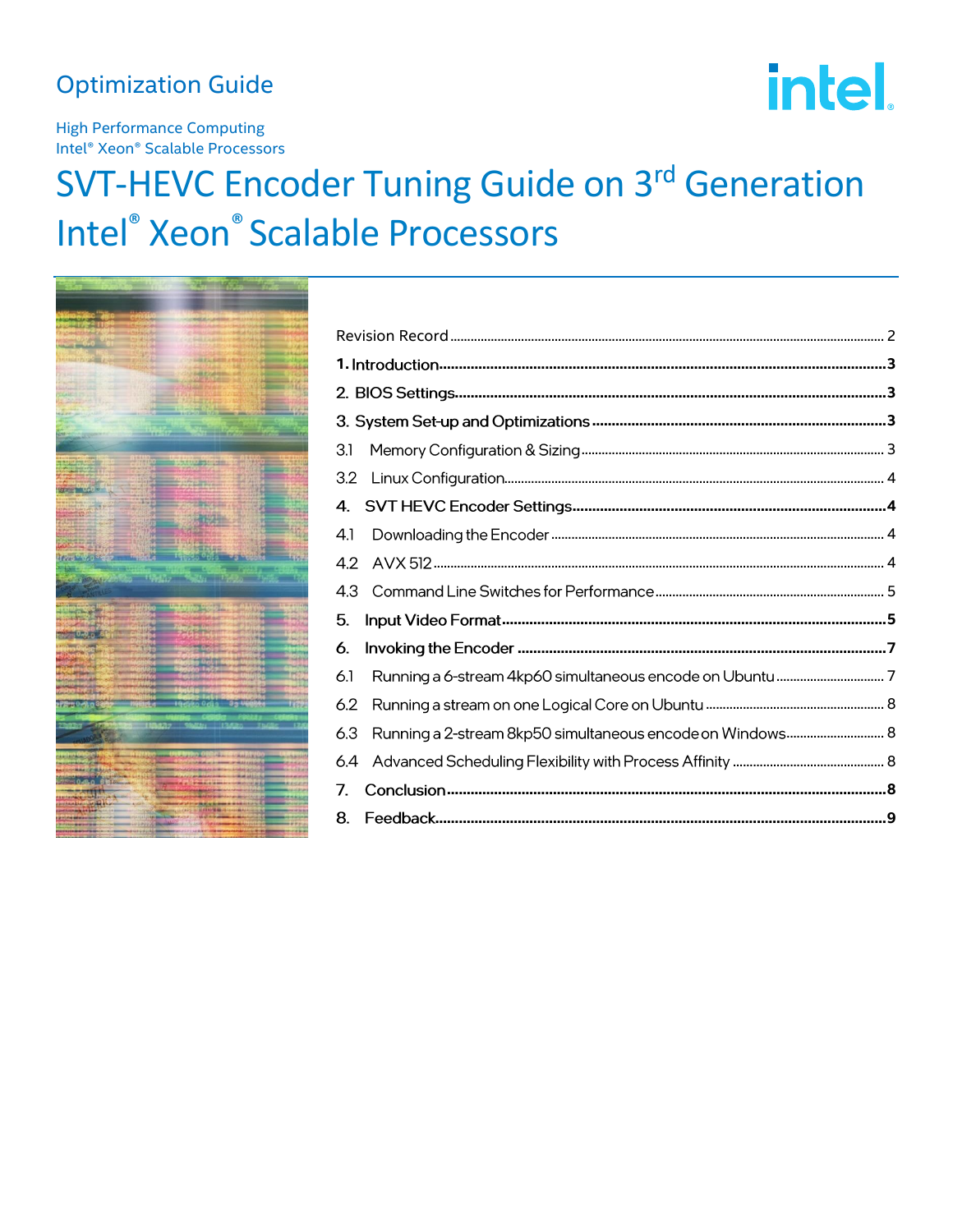<span id="page-1-0"></span>

| <b>Date</b> | Rev. | <b>Description</b>                              |  |
|-------------|------|-------------------------------------------------|--|
| 05/27/21    | 1.3  | Added conclusion and feedback section           |  |
| 04/12/2021  |      | 1.2   Minor corrections plus adding section 6.4 |  |
| 04/06/2021  |      | 1.0   Initial public release.                   |  |

## Revision Record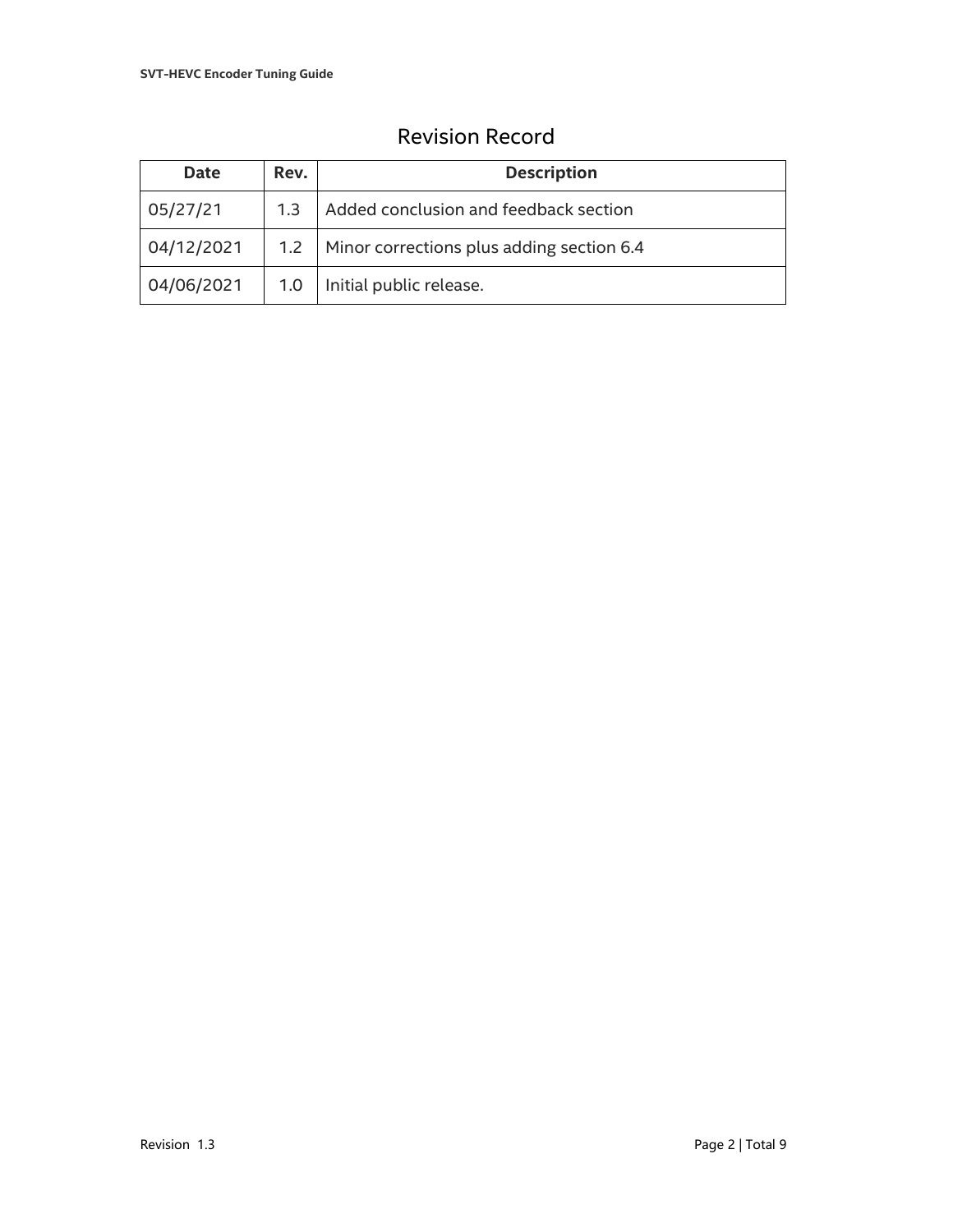## <span id="page-2-0"></span>**1.** Introduction

This guide is targeted towards users who are already familiar with the Scalable Video Technology for HEVC Encoder (SVT-HEVC) and provides pointers and setting for BIOS, OS, SVT-HEVC encoder, and system settings that will provide the best performance for most situations. However, please note that we rely on the users to carefully consider these settings for their specific scenarios, since SVT-HEVC can be deployed in multiple ways and this is a reference to one such use-case. SVT-HEVC is hosted on both Linux\* and Microsoft Server\* operating systems. The settings apply to running SVT-HEVC on a 2-socket Intel® Server System with 3rd Generation Intel® Xeon® Scalable Processors and Intel recommends using:

- Ubuntu\* v18.04 or newer
- CentOS\* 7.4 or newer
- Windows Server 2016 or newer

**SVT-HEVC** is an open source project and pull requests are managed by the git hub community. As of this writing, Intel recommends SVT HEVC 1.5.0. Generally, the newest master branch is recommended. To get the latest SVT-HEVC code, visit[: https://github.com/OpenVisualCloud/SVT-HEVC](https://github.com/OpenVisualCloud/SVT-HEVC) .To learn more about SVT, visit:<https://01.org/svt> .

**3rd Gen Intel**® **Xeon**® **Scalable processors** deliver improved architecture, increased core counts and larger caches and provides a seamless performance foundation to help speed data's transformative impact, from the multi-cloud to the intelligent edge and back. Improvements of particular interest to media applications are:

- Increased DDR4 Memory Capacity & Speed
- Intel<sup>®</sup> Advanced Vector Extensions
- Intel<sup>®</sup> Security Essentials and Intel® Security Libraries for Data Center

## <span id="page-2-1"></span>2. BIOS Settings

<No special instructions for BIOS – use defaults>

## <span id="page-2-3"></span><span id="page-2-2"></span>3. System Set-up and Optimizations

#### 3.1 Memory Configuration & Sizing

SVT utilizes multi-channel encoding to accelerate performance. Best results are achieved when each core has direct access to memory. Intel recommends that each of the 8 memory channels per socket be populated with DDR4 RAM DIMM modules rated at the maximum MT/S for the selected processor. The 3<sup>rd</sup> Generation Intel Xeon processors support a range from 2667 to 3200 MT/s.

<span id="page-2-4"></span>In addition to populating each memory channel, the total amount of system memory is an important consideration. [Table 1](#page-2-4) [below](#page-2-4) lists the recommended memory per stream type of a given resolution. For example, 6GB of memory is recommended for each FHD stream being processed. To process 64 FHD channel simultaneously, 384 GB (64x6GB) should be allocated.

#### *Table 1 Recommended System Memory by Stream Resolution*

| <b>Stream Resolution</b> | Memory recommendation per Stream |
|--------------------------|----------------------------------|
| UHD8K                    | 64 GB                            |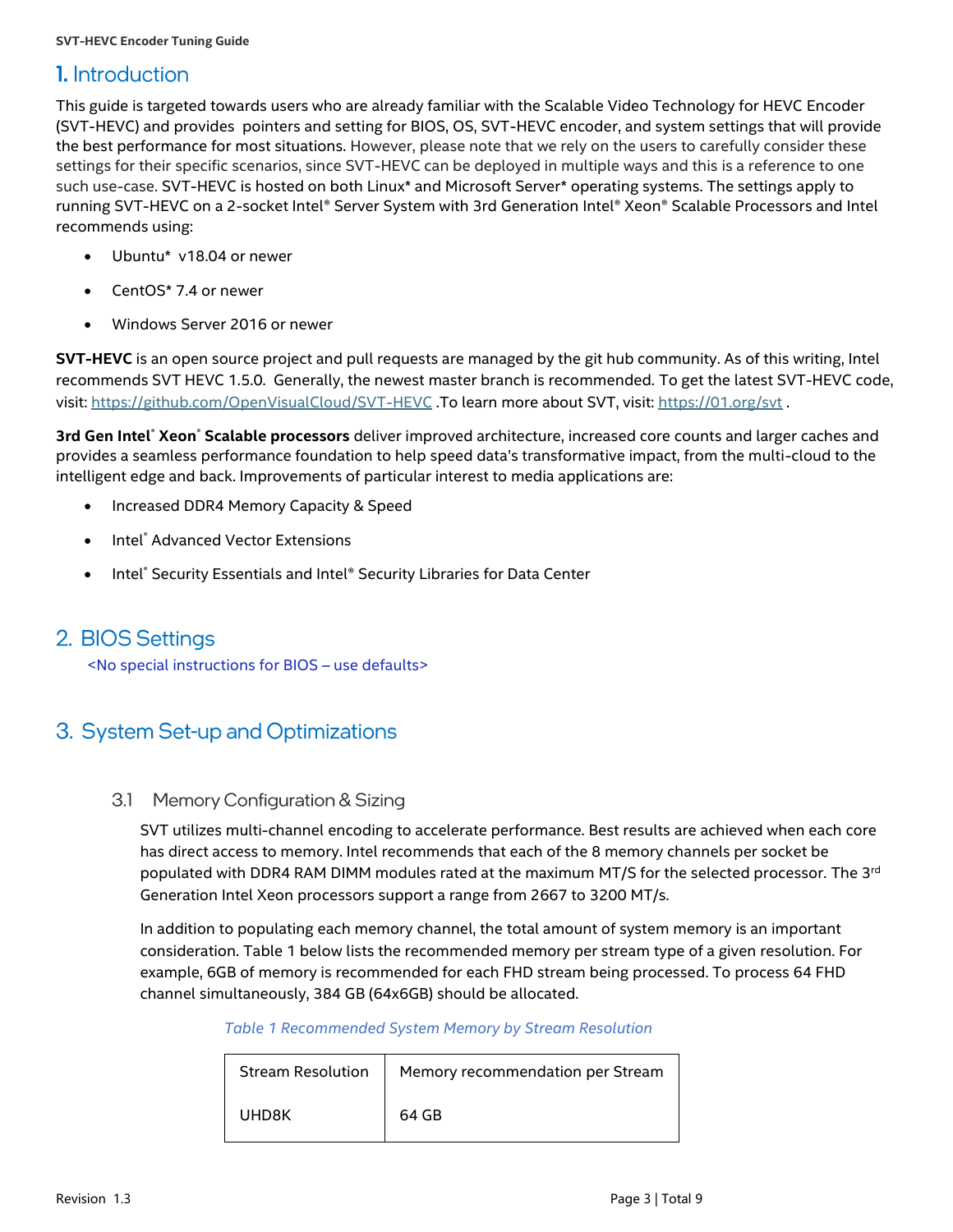| <b>Stream Resolution</b> | Memory recommendation per Stream |
|--------------------------|----------------------------------|
| UHD4K                    | 16 GB                            |
| <b>FHD</b>               | 6 GB                             |
| HD/1080i                 | 4 GB                             |
| <b>SD</b>                | 3 GB                             |

#### <span id="page-3-0"></span>3.2 Linux Configuration

There are several recommendations to improve performance on Linux.

It is common on modern Linux implementations to have scaling governors for managing CPU frequencies when using the intel\_pstate driver (*powersave*, *performance*). Intel encourages setting the governors to *performance* as aggressive CPU frequencies will improve transcode throughput, using the following command:

#### echo "performance" | sudo tee /sys/devices/system/cpu/cpu\*/cpufreq/scaling\_governor

Intel recommends creating a Linux ramdisk file system for YUV files to avoid latency issues reading media files from disk. Ramdisks are preferred; Users may wish to explore the -nb switch documented in Chapter 4 for experiments. Note: Ramdisks should be configured to be at least the same size of the input media files.

sudo mount -t tmpfs -o size=<size in bytes> tmpfs <directory\_name>

(Example: *sudo mount -t tmpfs -o size=64g tmpfs /media)*

## <span id="page-3-1"></span>4. SVT HEVC Encoder Settings

<span id="page-3-2"></span>4.1 Downloading the Encoder

The SVT Encoder is found at the Open Visual Cloud Git Hub: [https://github.com/OpenVisualCloud/SVT-HEVC.](https://github.com/OpenVisualCloud/SVT-HEVC) The README at this site includes instructions for building the encoder, and lists the Linux project's dependencies as cmake, YASM and GCC ( Linux only ).

<span id="page-3-3"></span>4.2 AVX 512

While SVT-HEVC v1.5.0 includes functions that have been tuned for the AVX-512 instruction set, AVX512 is not enabled in the default build. Those interested in tuning their SVT-HEVC workloads for 3<sup>rd</sup> Gen Intel Xeon Scalable Processors (and beyond) should consider evaluating AVX-512 on their own pipelines.

To enable AVX-512, comment out the following line from [Source/Lib/Codec/EbDefinitions.h](https://github.com/OpenVisualCloud/SVT-HEVC/blob/v1.5.0/Source/Lib/Codec/EbDefinitions.h#L18) and recompile using gcc 9.3 or newer:

#define NON\_AVX512\_SUPPORT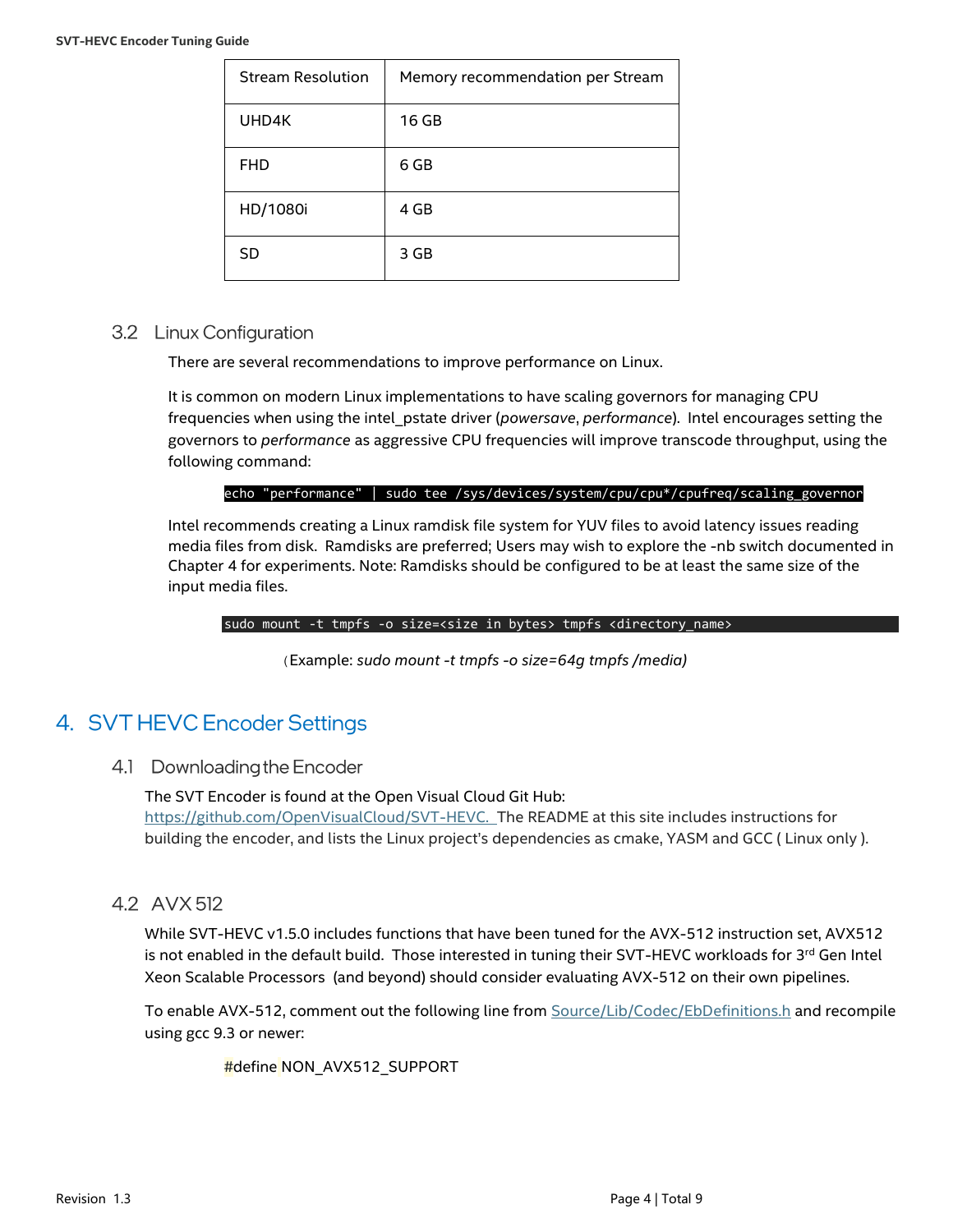<span id="page-4-2"></span>4.3 Command Line Switches for Performance

<span id="page-4-0"></span>You'll find a complete list of the SVT-HEVC configuration switches at the github. [Table 2](#page-4-2) lists switches associated with runtime performance. -lp and -ss are part of pinning strategies discussed in Chapter 6.

| <b>Optional HEVC</b><br>parameter | <b>Name</b>        | <b>Description</b>                                                                                                                                                                                                                                   |
|-----------------------------------|--------------------|------------------------------------------------------------------------------------------------------------------------------------------------------------------------------------------------------------------------------------------------------|
| -lp integer                       | logical processors | Sets the number of logical threads<br>that will host encoder threads.                                                                                                                                                                                |
| -ss integer                       | socket system      | In a multi-socket team, use ss to set<br>the socket that will host encoder<br>threads                                                                                                                                                                |
| -nb integer                       | buffered input     | Number of frames to pre-load to<br>RAM before starting encode. This<br>parameter eliminates the delay<br>associated with reading from disk.<br>Useful for experiments, Intel<br>typically recommends the use of<br>ramdisks as an alternative to -nb |

*Table 2 SVT HEVC Command Line Switches for Performance*

## <span id="page-4-1"></span>5. Input Video Format

Input file format can have a significant impact on transcode performance. This section describes input file preparation techniques that can be used to improve performance.

The SVT-HEVC Encoder supports the following input formats:

#### **8-bit yuv420p**

| 8-bit | 8-bit | 8-bit |
|-------|-------|-------|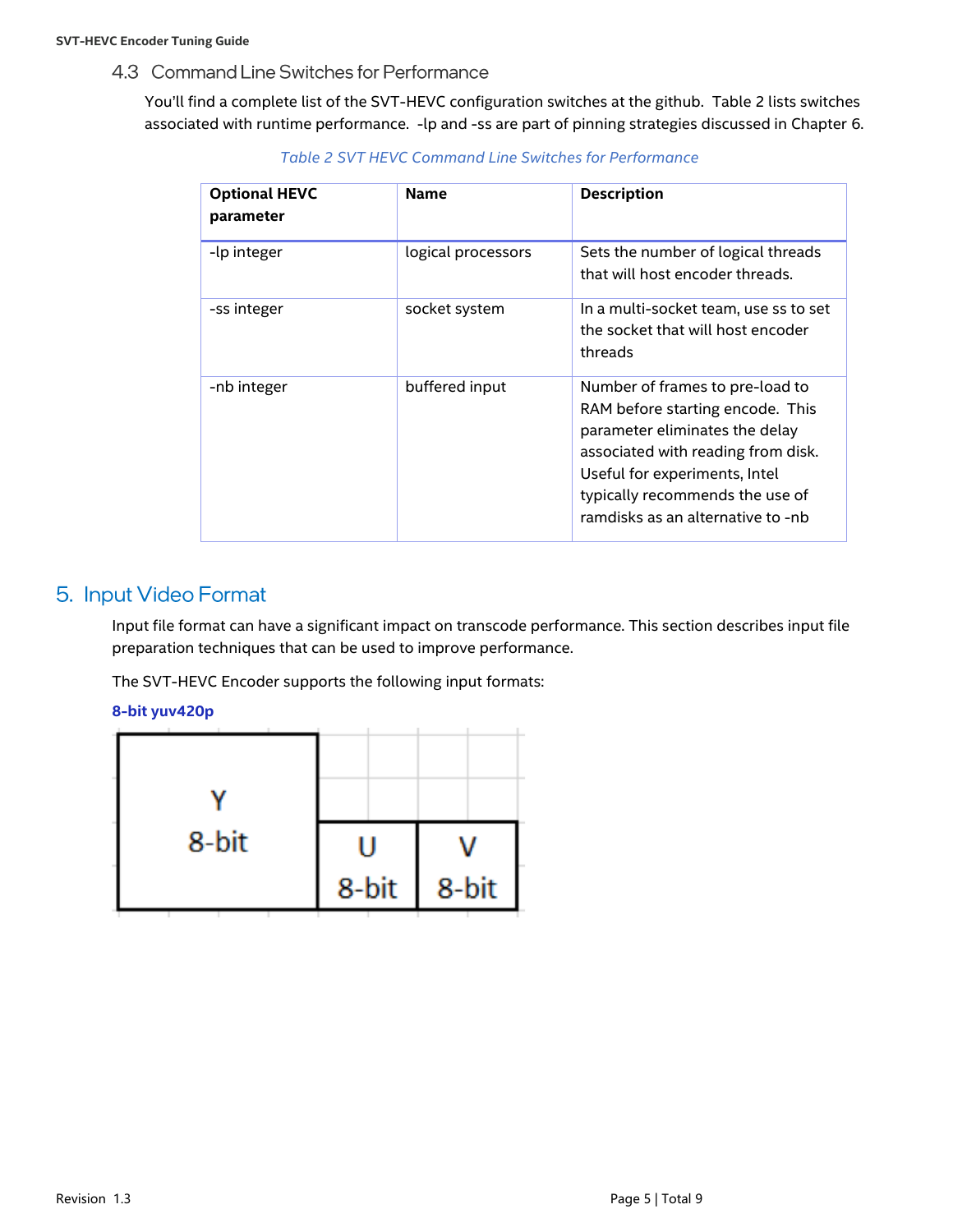

#### **Compressed 10-bit format**

In order to reduce the size of the input original YUV file, the SVT-HEVC Encoder uses a compressed 10-bit format allowing the software to achieve a higher speed and channel density levels. The conversion between the 10-bit yuv420p10le and the compressed 10-bit format is a lossless operation and is performed using the following steps.

#### **Unpack the 10-bit picture**

This step consists of separating the 10-bit video samples into 8-bit and 2-bit planes so that each 10-bit picture will be represented as two separate pictures as shown in the figure below. As a result of the operation, the 2 least significant bits of the 10-bits will be written into a full byte.



#### **10-bit yuv420p10le unpacked**

#### **Compress the 2-bit Plane**

The unpacking steps separates the 10-bits into a group of 8-bits and a group of 2-bits, where the 2-bits are stored in a byte. In this step, every group of consecutive 4 bytes, each containing 2-bits from the unpacking step, are compressed into one byte. As a result, each 10bit picture will be represented as two separate pictures as shown in the figure below.



#### **Unroll the 64x64**

Now for a faster read of the samples, every 64x64 block of the 2-bit picture should be written into a one dimensional array. Therefore, the top left 64x64 sample block which is now written into 16 bytes x 64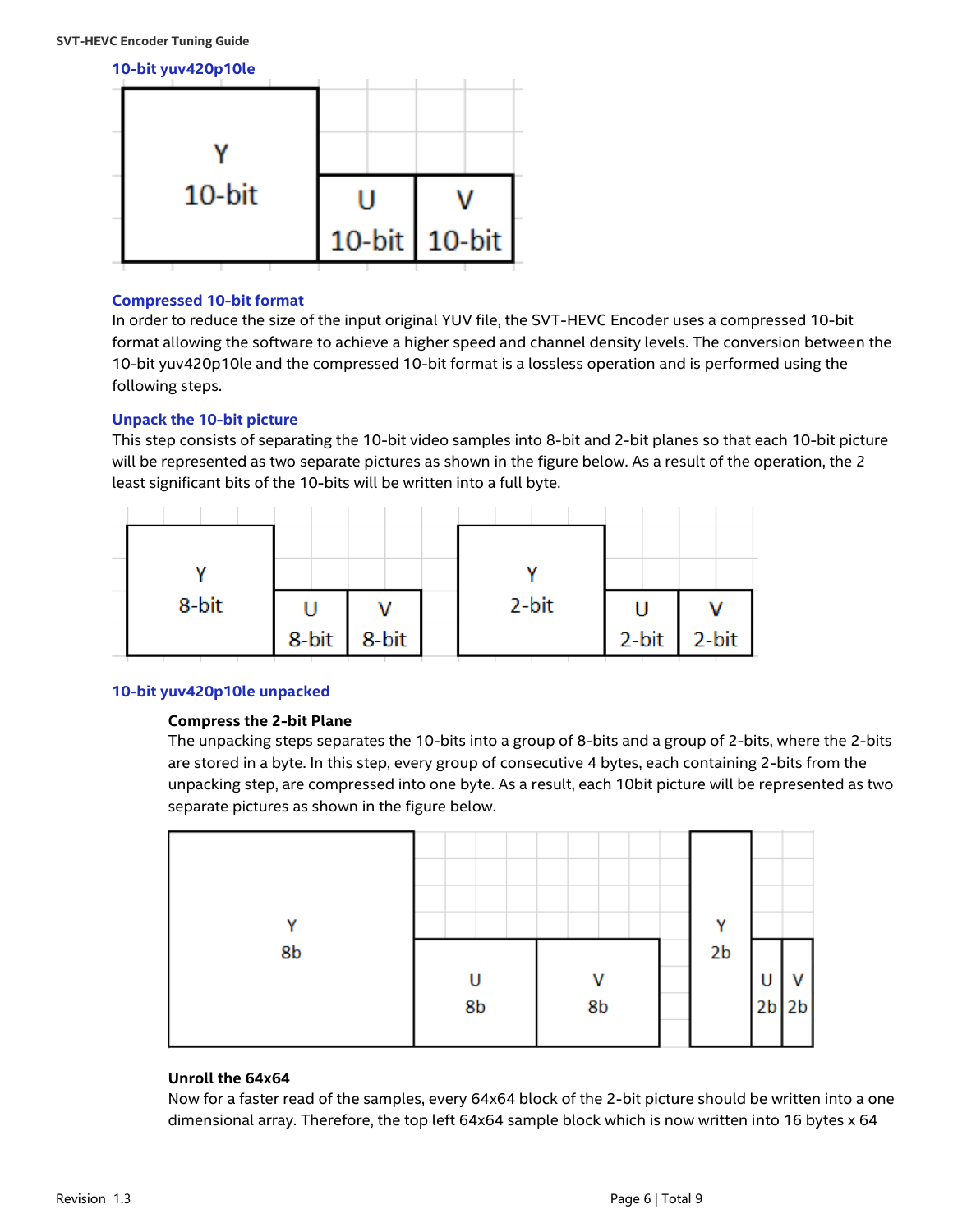bytes after the compression of the 2-bit samples, will be written into a 1024 bytes x 1 byte array as shown in the picture below.



64x64 block after 2 bit compression.

## <span id="page-6-0"></span>6. Invoking the Encoder

This section describes how to run the sample encoder application that uses the SVT-HEVC Encoder library. It describes the input video format, the command line input parameters and the resulting outputs.

The SVT-HEVC encoder achieves the best performance when restricting each channel to only one socket on either Windows\* or Linux\* operating systems. For example, when running four channels on a dual socket system, it's best to pin two channels to each socket and not split every channel on both sockets. Splitting a channel between sockets can lead to cross socket traffic, impacting the encoder performance. SVT-HEVC provides the -ss option to pin an encode instance to a specified socket. Refer to the following section for examples

The -lp option specifies the number of logical cores the encoder will utilize in execution. In cases where CPU utilization is limited, it is recommended to limit the number of logical cores using -lp. Limiting the number of logical cores reduces threading subscription overhead, resulting in improved performance.

#### <span id="page-6-1"></span>6.1 Running a 6-stream 4kp60 simultaneous encode on Ubuntu

The example illustrates 6 concurrent 1:1 transcode from yuv to FHD4k/10bit/60fps on a dual socket system. Note that the –ss option is used in each command line to pin transcodes execution of that command to a specific socket. Commands 1-3 pin execution to socket 0, and commands 4-6 pin execution to socket 1. The –nb option is used to preload 500 frames into RAM before execution begins. This eliminates the impact of disk reading on encoding speed.

./SvtHevcEncApp -encMode 11 -w 3840 -h 2160 -bit-depth 10 -compressed-ten-bit-format 1 -i in.yuv -rc 1 –tbr 10000000 -fps 60 -b out1.bin -ss 0 -n 5000 –nb 500 & ./SvtHevcEncApp -encMode 11 -w 3840 -h 2160 -bit-depth 10 -compressed-ten-bit-format 1 -i in.yuv -rc 1 –tbr 10000000 -fps 60 -b out2.bin -ss 0 -n 5000 –nb 500 & ./SvtHevcEncApp -encMode 11 -w 3840 -h 2160 -bit-depth 10 -compressed-ten-bit-format 1 -i in.yuv -rc 1 –tbr 10000000 -fps 60 -b out3.bin -ss 0 -n 5000 –nb 500 & ./SvtHevcEncApp -encMode 11 -w 3840 -h 2160 -bit-depth 10 -compressed-ten-bit-format 1 -i in.yuv -rc 1 –tbr 10000000 -fps 60 -b out3.bin -ss 1 -n 5000 –nb 500 & ./SvtHevcEncApp -encMode 11 -w 3840 -h 2160 -bit-depth 10 -compressed-ten-bit-format 1 -i in.yuv -rc 1 –tbr 10000000 -fps 60 -b out4.bin -ss 1 -n 5000 –nb 500 &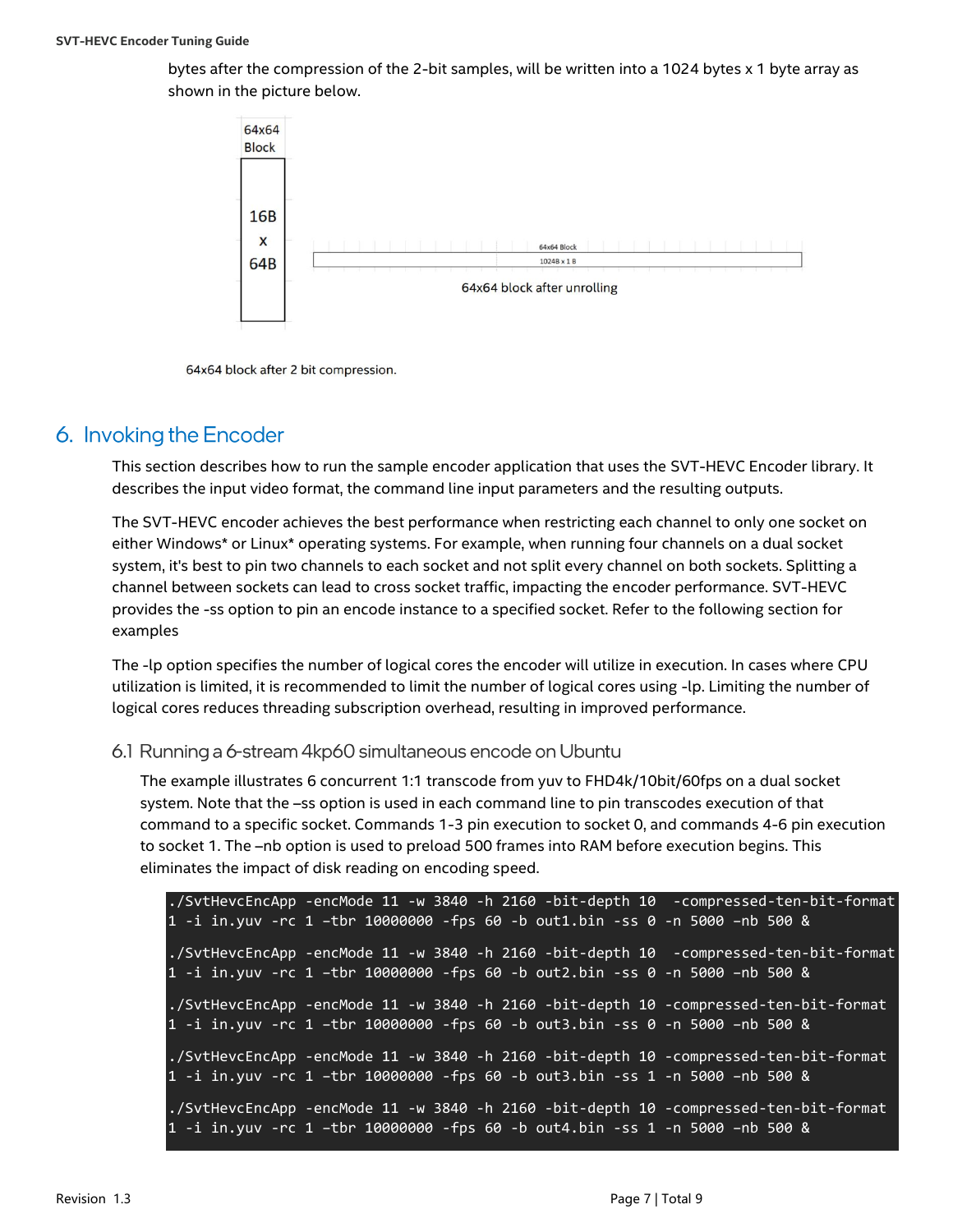./SvtHevcEncApp -encMode 11 -w 3840 -h 2160 -bit-depth 10 -compressed-ten-bit-format 1 -i in.yuv -rc 1 –tbr 10000000 -fps 60 -b out5.bin -ss 1 -n 5000 –nb 500

#### <span id="page-7-0"></span>6.2 Running a stream on one Logical Core on Ubuntu

This example illustrates running a single encode instance from yuv to FHD4k/10bit/60fps on a dual socket system, forcing execution to one logical core. Note that the –lp option is used to specify the number of logical cores for an instance.

./SvtHevcEncApp -encMode 1 -w 3840 -h 2160 -bit-depth 10 -compressed-ten-bit-format 1 -i in.yuv -rc 1 –tbr 10000000 -fps 60 -b out3.bin -ss 1 -n 5000 –nb 500 -lp 1

#### <span id="page-7-1"></span>6.3 Running a 2-stream 8kp50 simultaneous encode on Windows

The example illustrates 2 concurrent 1:1 transcode from yuv to FHD8K/10bit/50fps on a dual socket system. The –ss option is used in each command line to pin transcodes execution of that command to a specific socket. Command 1 pins execution to socket 0 while command 2 pins execution to socket 1. Also, the example uses –nb to preload 500 frames into RAM before execution begins. This eliminates the impact of disk reading on encoding speed.

SvtHevcEncApp.exe -encMode 11 -w 7680 -h 4320 -bit-depth 10 -compressed-ten-bitformat 1 -i in.yuv -rc 1 –tbr 20000000 -fps 50 -b out1.bin -n 5000 –nb 500 –ss 0 start /node 1 SvtHevcEncApp.exe -encMode 11 -w 7680 -h 4320 -bit-depth 10 compressed-ten-bit-format 1 -i in.yuv -rc 1 –tbr 20000000 -fps 50 -b out1.bin -n 5000 –nb 500 –ss 1

#### <span id="page-7-2"></span>6.4 Advanced Scheduling Flexibility with Process Affinity

If the advanced user desires ultimate flexibility with pinning workloads to specific CPU threads, this can be done with taskset or numactl in place of the -lp and -ss flags. Pinning workloads to specific threads can give the assurance that thread contention with other instances is not occurring and may offer increased performance. In the example below, the first instance is pinned to cores 0-12 and the second instance is pinned to cores 13-24. It should be noted that supporting multiple platforms with different CPU core counts can make pinning more challenging.

numactl -C +0,1,2,3,4,5,6,7,8,9,10,11 ./SvtHevcEncApp -encMode 11 -w 3840 -h 2160 bit-depth 10 -i in.yuv -rc 1 –tbr 10000000 -fps 60 -b out1.bin -n 5000 –nb 500 & numactl -C +12,13,14,15,16,17,18,19,20,21,22,23 ./SvtHevcEncApp -encMode 11 -w 3840 h 2160 -bit-depth 10 -i in.yuv -rc 1 –tbr 10000000 -fps 60 -b out2.bin -n 5000 –nb 500

## <span id="page-7-3"></span>7. Conclusion

We understand every application is unique. We shared many of our experiences with SVT-HEVC Encoder hoping that some of our learnings could be applied to your specific application. SVT-HEVC has been well tested on Intel platforms. With 3rd Generation Intel® Xeon® Scalable processor, Intel takes it even further by optimizing the platform as a whole -- CPU, memory, storage, and networking working together for the best user experience.